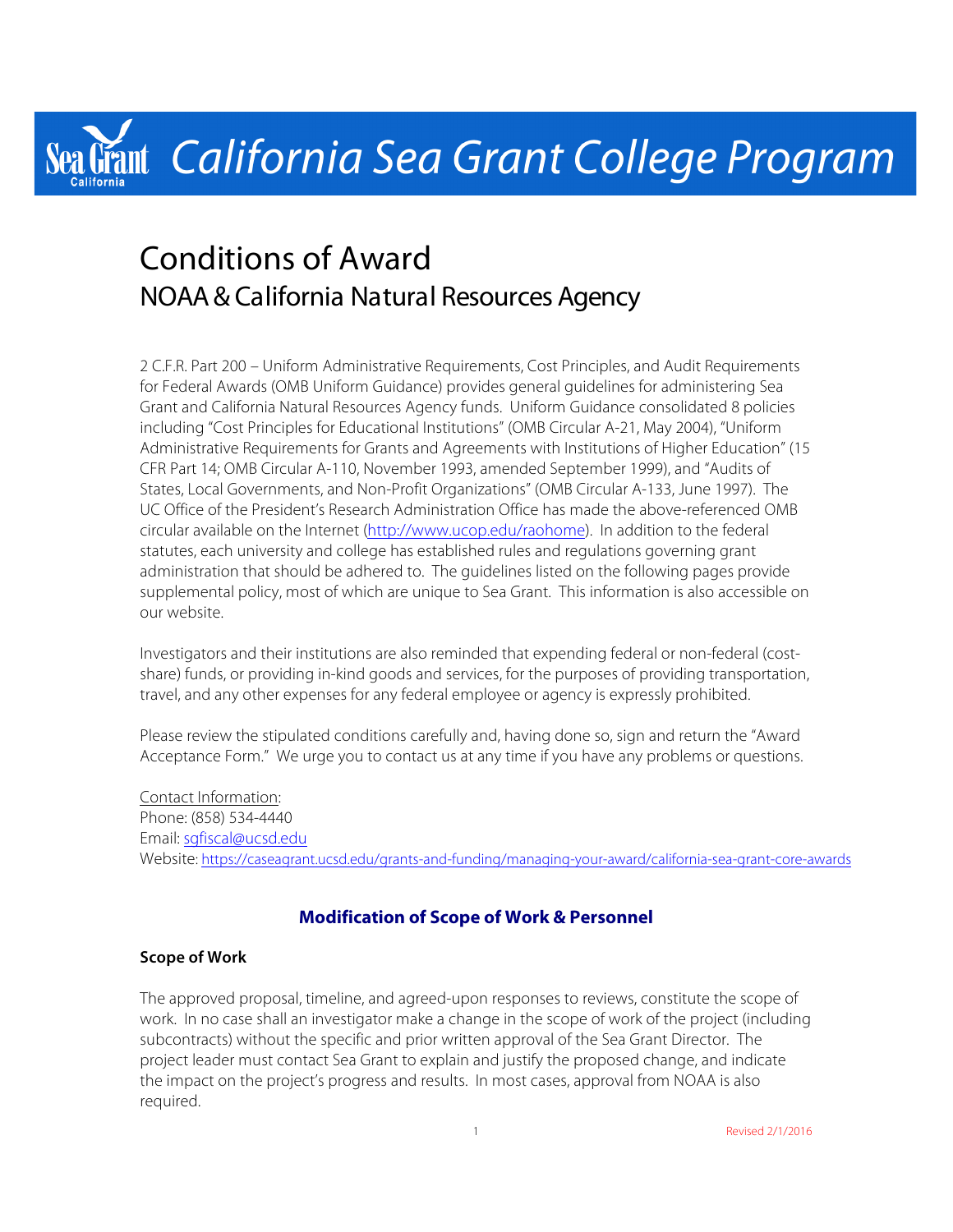#### **Personnel**

If you or your co-project leaders will be on any type of leave (sabbatical or leave of absence) during the period of this award, please contact California Sea Grant immediately to describe and determine this action's impact on the research project. It may be necessary to obtain approval from the National Sea Grant College Program office for the appointment of an interim project leader.

Changes in senior personnel, in their grantee organization, or in their percentage of time, require prior approval of the Sea Grant Director. Your request should address any changes in scope. If another project leader is being added, include their biographical sketch and a description of the work they will be performing.

# **Financial Guidelines**

Most project leaders have three sources of funds for which records must be kept: Sea Grant (federal) funds, California Natural Resources Agency (state) funds, and other non-federal (grantee) matching funds.

Support for your research and any affiliated traineeships may be awarded from two sources: Sea Grant (federal) and the California Natural Resources Agency (state). Federal funds and state funds will be allocated separately and must not be co-mingled. Accordingly, a separate accounting for each of these funds must be maintained. This includes submitting separate reimbursement requests and end-of-year financial reports.

#### **Federal Budget**

Your main research award will not include Sea Grant trainee stipend and tuition funds. California Sea Grant will separately award them. Traineeship funds and research project funds must not be co-mingled and must be accounted for separately. If your project includes a trainee, please fill out a California Sea Grant Graduate Traineeship Appointment Form for each appointee, provide a copy of the Sea Grant Research Trainee Guidelines for their review, obtain the required signatures, and return the form to California Sea Grant for approval. This form, as well as our Trainee Guidelines, is available on our web site.

#### **Matching Funds/Cost Share**

A report of grantee cost sharing must be submitted within 45 days of the end of each year's award. Please refer to the Proposed Sources of Matching Funds in your proposal and the 2 CFR Part 200.306 for matching funds criteria.

The agency expects the non-federal share to be expended at the same general rate as the federal funds. Therefore, the principal investigator's institution is responsible for keeping an accounting of matching information throughout the year, with the full amount being documented and reported to the California Sea Grant office within 45 days of the end of each year's award. The principal investigator's institution will be the office of record for the cost share and therefore must keep the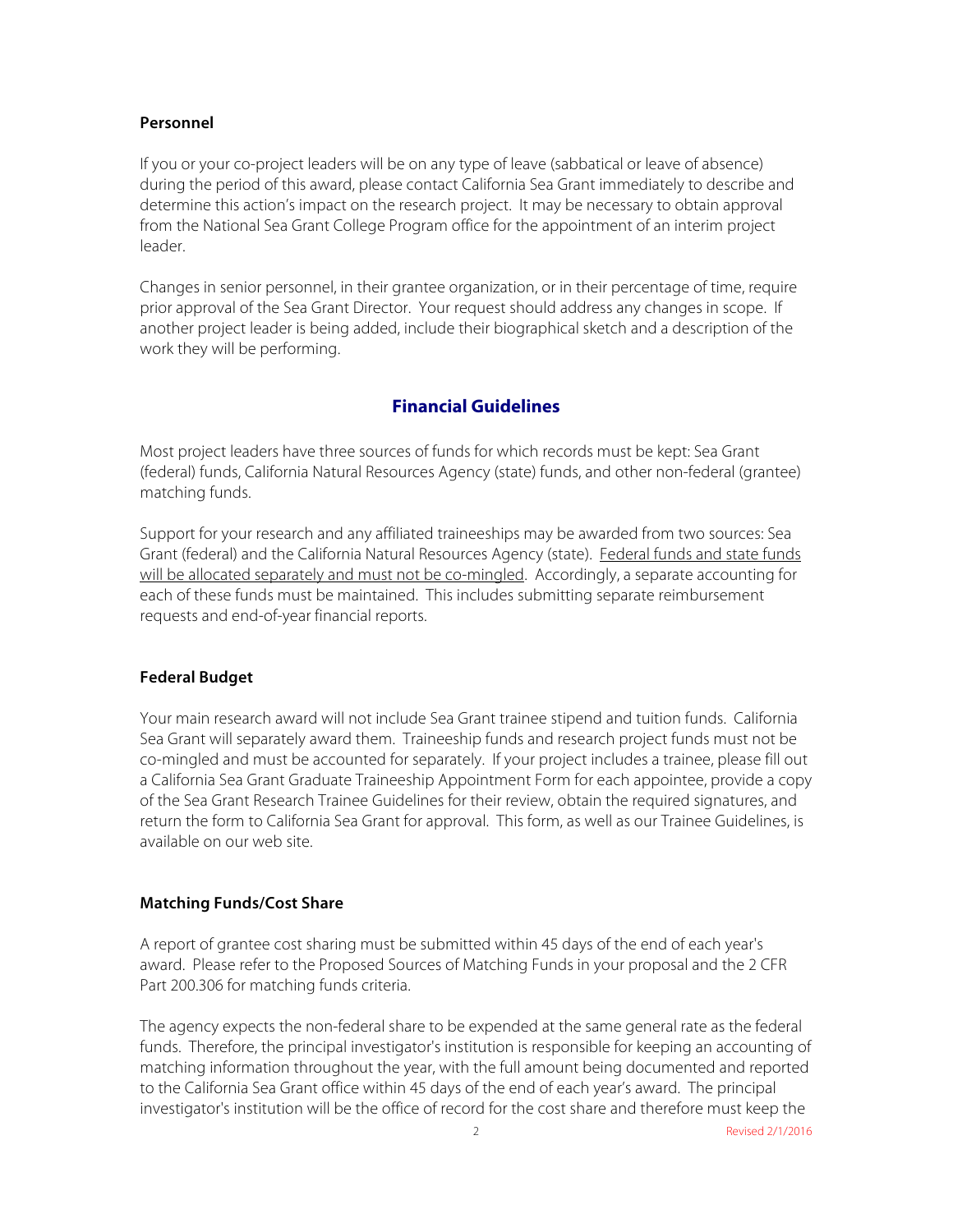back-up documentation in their files. The cost share amount reported to California Sea Grant is then reported to the agency. In addition to submitting the cost share report to Sea Grant, the principal investigator should also report their cost share amount as indicated by their institution's policy. Note, time extensions granted do not change the due date of cost share reports.

**SPECIAL NOTE: Cost share documentation must be up-to-date before any other grant actions requested on the project will be considered. This condition also extends to requests related to other proposals or activities by the project's leaders. If the amount of cost-share proposed in the project's budget is not met, a proportional and retroactive reduction in the federal share of an award may be necessary.**

#### **How to Invoice for Reimbursement**

To be in compliance, all campuses must submit invoices at least quarterly. Additionally, within 30 days of receipt of the award, campuses must provide California Sea Grant with ledgers or other such documents, which show award set-up. If an invoice is received in the Sea Grant Office showing that federal, state, and traineeship funds have been co-mingled, the invoice will be returned for revision before payment can be approved.

Non-UC Campuses: Any format will be accepted providing the invoice includes all the fields listed in the sample invoices (see website). Back-up documentation is required to receive payment. In order to have an overview of the project's progress, a ledger showing a summary of expenses by category will be required on a regular basis. This includes identifying salaries and benefits, supplies, domestic and foreign travel, and any other costs associated with the project.

UC Campuses: We will accept IRRs from UC campuses as outlined in the UCOP Operating Guidance No. 02-02 (page 7 of document, http://www.ucop.edu/raohome/cgmemos/02-02.htm). Any format will be accepted providing the IRR includes all the fields listed in the UCOP Operating Guidance. Back-up documentation is required to receive payment. In order to have an overview of the project's progress, California Sea Grant will retain the right to randomly request ledgers showing expenses by category.

The final invoice needs to be marked "Final" and is due within 45 days following the termination of the project and/or of the omnibus grant. Any invoices received after the 45-day period will not be paid, unless the campus receives an approval from California Sea Grant for a short extension. It is the responsibility of the campus to contact California Sea Grant within the 45-day period, if there is a foreseeable delay in submitting the final invoice.

Invoices must be submitted directly to California Sea Grant.

California Sea Grant College Program University of California, San Diego 9500 Gilman Drive Dept. 0232 La Jolla, CA 92093-0232 Email: sgfiscal@ucsd.edu

Attn: Fund Manager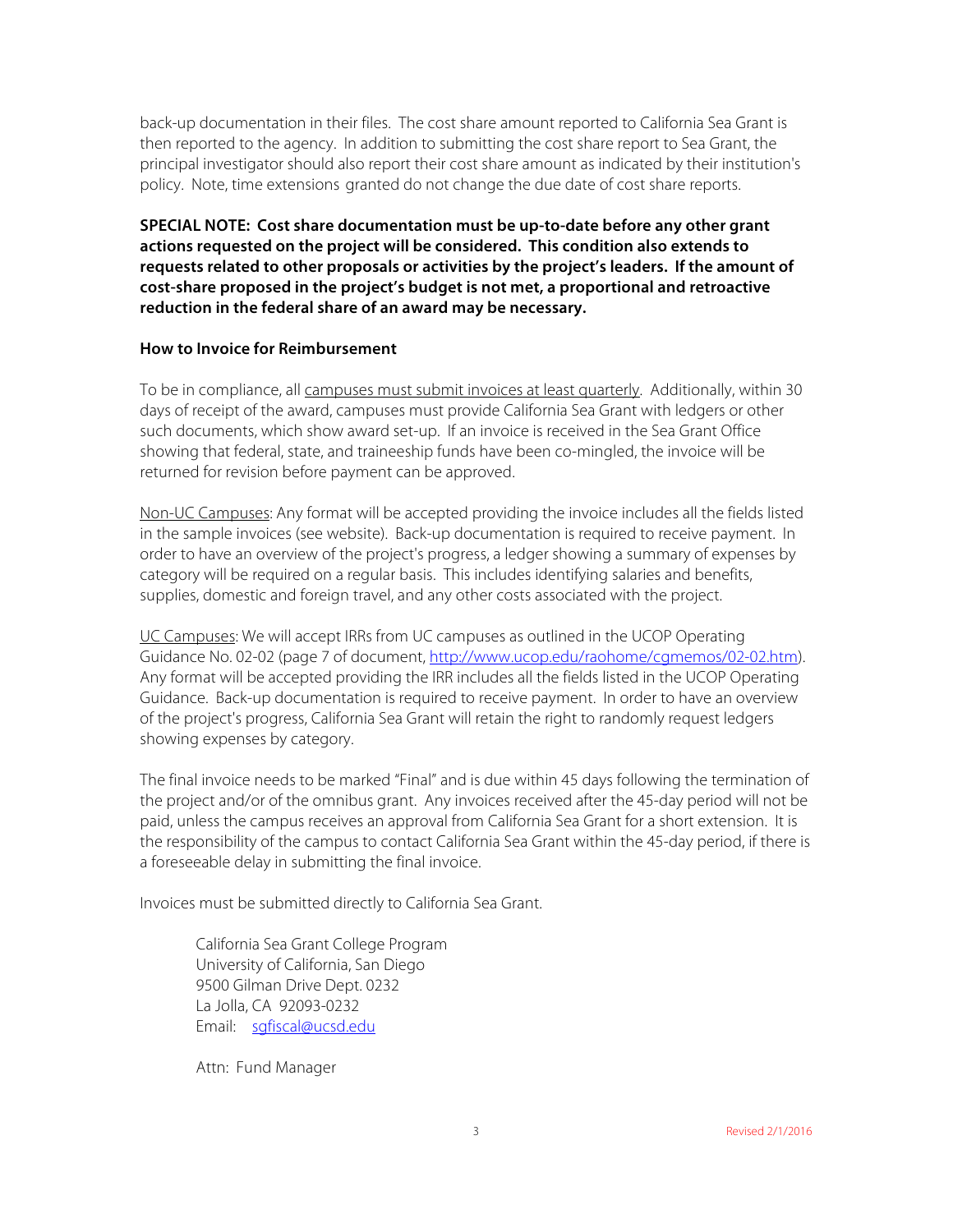#### **Financial Reporting Requirements**

Financial reports (including federal and state final expense reports, equipment inventory, and annual cost share report) are required at the end of each grant year. If subsequent project years are funded under the same award number, then the funding can be added to the first year's account. In this case, the annual federal financial report is not required. Instead submit this report at the termination of the project. The project leader or administrative contact should submit the annual reports of expense through their institution's grants management or extramural funds office. That office should then submit these reports to: California Sea Grant College Program, University of California, San Diego, 9500 Gilman Drive Dept. 0232, La Jolla, California 92093-0232. These forms are available on our website.

- Annual Cost Share Report (federal only) is due within 45 days following the end of each award year. Time extensions do not change the due date of the cost share reports. Additionally, all cost share must be from a non-federal source. In reporting equipment cost share, the principal investigator must claim the fair market value or depreciated value of the equipment. See Matching Funds/Cost Share section above.
- Final Expense Report Research: This report is due within 45 days following the termination date of the project and/or the omnibus grant. The principal investigator or administrative contact should submit the report through their institutions grants management or extramural funds office.
- Final Expense Report Traineeship: This report is due within 45 days following the end of each award year. This report is only required if the award has a traineeship. The principal investigator or administrative contact should submit the report through their institutions grants management or extramural funds office.
- Equipment Inventory Report: If the principal investigator has purchased equipment with Sea Grant funds, the California Sea Grant office requires that an Equipment Inventory Report be submitted within 45 days following the end of each award year.

#### *SPECIAL NOTE: California Sea Grant reserves the right to withhold project funds if appropriate documentation or required reports are not provided by program deadlines.*

#### **Special Conditions & Comments**

- Alterations and Renovations: Sea Grant funds cannot be used for this purpose.
- Books: Reference books purchased on Sea Grant funds must be specifically related to the Sea Grant project and must be purchased within a reasonable time prior to the termination date.
- Consultants: Project leaders and other Sea Grant participants cannot receive payment for consultation on Sea Grant projects. Prior approval is required to hire consultants; if consultation costs were not included in the originally approved budget, a letter justifying the request must be sent to the Sea Grant Director for approval.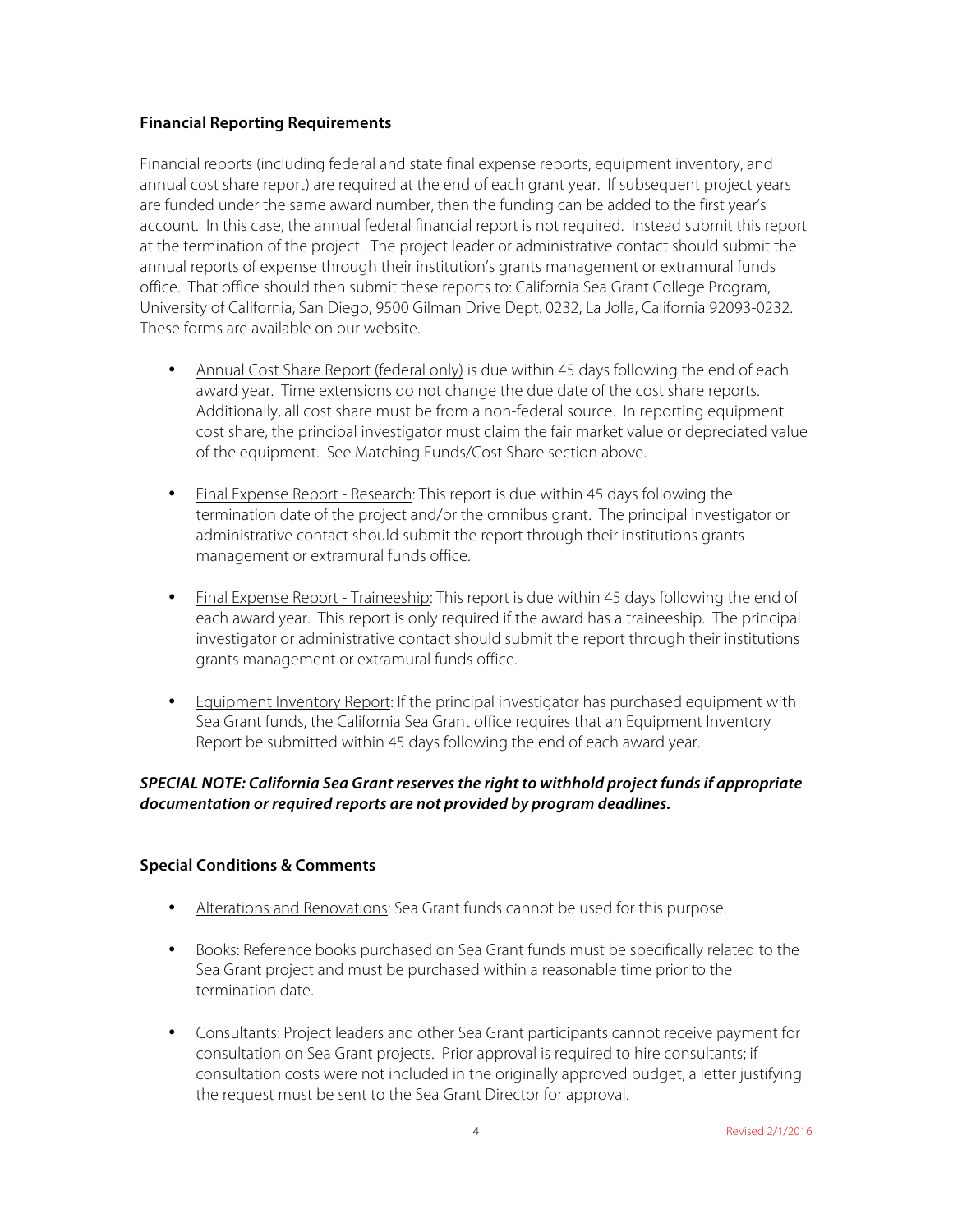• Equipment (Permanent and General Purpose): Prior approval is required to purchase any single unit or item of permanent equipment that was not included in the approved budget. If the unit cost is in excess of \$5,000, the Sea Grant office will need to obtain prior approval for the purchase from NOAA. Equipment is defined by the UC Office of the President as articles of non-expendable tangible personal property having a useful life of more than one year and an acquisition cost of \$5,000 or more per unit. Changes in the originally approved budget items require prior approval by the Sea Grant Director.

General-purpose equipment requires specific prior approval regardless of the purchase amount (the same rule applies to costs for rental or repair of general-purpose items). General-purpose equipment includes any item that is usable for activities of the institution other than research (e.g., office equipment and furnishings, air conditioners, reproduction or printing equipment, motor vehicles, computer equipment or accessories, refrigerators, or freezers).

- Mail: Under the MTDC computation of overhead this is unallowable unless specifically requested in the budget justification.
- Meeting and/or meal costs; Catering services: Unallowable unless specifically requested in budget justification.
- Membership Dues/Subscriptions: Payments for memberships and subscriptions are not allowed.
- Office and administrative supplies: Under the MTDC computation of overhead this is unallowable unless specifically requested in the budget justification.
- Rental of Space: Sea Grant funds cannot be used for this purpose.
- Travel: Reimbursement for travel expenses shall not be higher than the University of California approved travel rates. These travel rates are published at: http://www.ucop.edu/ucophome/policies/bfb/g28.html.

If a *foreign* trip is not itemized (location, date of trip, estimated cost broken down by airfare, per diem) in the originally approved budget, the Sea Grant Director requires a written request with justification at least 60 days PRIOR to the trip in order to notify the National Sea Grant office. This justification should include items (a) through (e) below.

Foreign Travel Checklist: All travel must be in compliance with the Fly America Act (contact your campus Contract and Grant or Foundation office if you need further information). Domestic travel includes travel to all U.S. possessions or trusts, such as Puerto Rico, the Virgin Islands, the Trust Territories, Guam, and Samoa. If a foreign trip is not itemized in the originally approved budget, the Sea Grant Director requires a written request with justification. Sixty (60) days PRIOR approval is required. Requests for prior approval of this nature should include the following:

- a) Traveler's name;
- b) Dates traveled;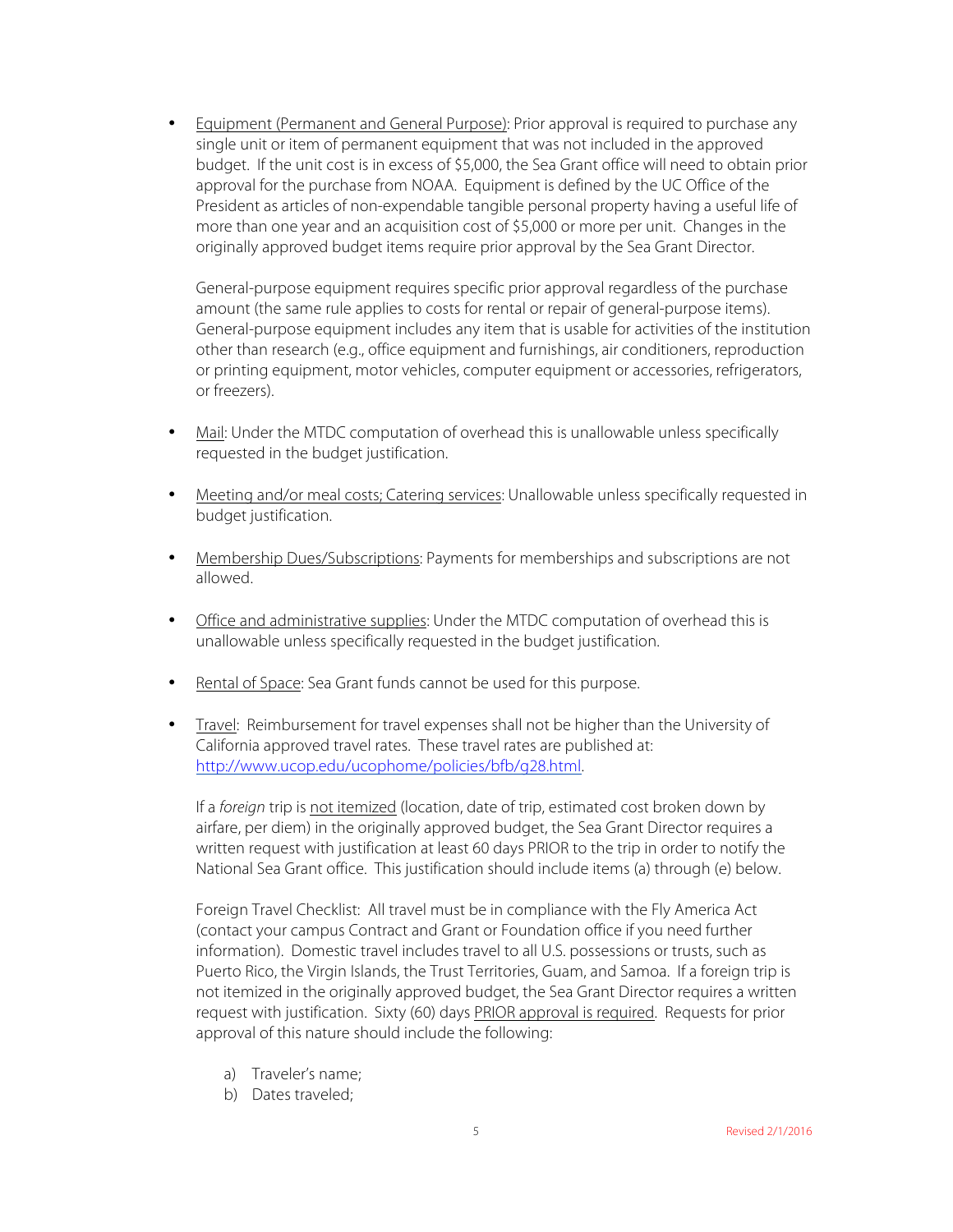- c) Origin and destination of the travel;
- d) Detailed itinerary of the travel, name of the air carrier, and flight number for each leg of the trip; and
- e) Completed Fly America Act Waiver Checklist (see website) if a foreign carrier is used on any portion of a trip even when no U.S. carriers are available.

## **Change Requests: No-Cost Extensions & Rebudgets**

#### **No-Cost Extensions**

Investigators are expected to adhere to the project's approved timeline and to complete the project by the award's end date. In the event circumstances prevent this, an email request originating from the lead investigator with carbon copies to all necessary parties must be submitted at least one month prior to the end of the project's expiration date. Please send your request accompanied by a progress report to sgfiscal@ucsd.edu, address the email to Dr. Jim Eckman, and include the following in your message:

- 1) The relevant grant number;
- 2) The Sea Grant project number;
- 3) Your campus account and fund numbers and/or purchase order number;
- 4) The current project end date and new requested end date;

5) A justification for the need for additional time: describe how and why progress has been delayed, which objectives have not yet been completed and a new timeline for their activities; 6) Indicate expected fund balance for each expense category, the reason for the balance, and an explanation of how the funds will be used (provide dollar amounts).

7) If applicable, justification for the extension of the traineeship; and

In order for a request to be reviewed, the project must have the following:

- 1) Cost-share documentation of all investigators must be up-to-date;
- 2) Progress report must accompany request as a separate document; and
- 3) Progress and/or completion reports for all affiliated investigators must be up-to-date.

Please be aware that extensions do not extend the due date of the Annual Cost Share Report or the annual Progress Report. Additionally, approval of a no-cost extension for the research project does not automatically extend the traineeship(s) associated with the project. No-cost extension requests for traineeship funds must be specifically requested. In addition, an extension to the final year of a project necessitates the submission of an annual Progress Report and a final Progress Report.

*SPECIAL NOTE: Projects may not be extended merely to allow recipients to spend unobligated funds. Extensions may be one-time or may be approved incrementally, but in all cases extensions may not exceed 12 months beyond the original project period ending date. Any unused funds at the end of the project period will revert to California Sea Grant.*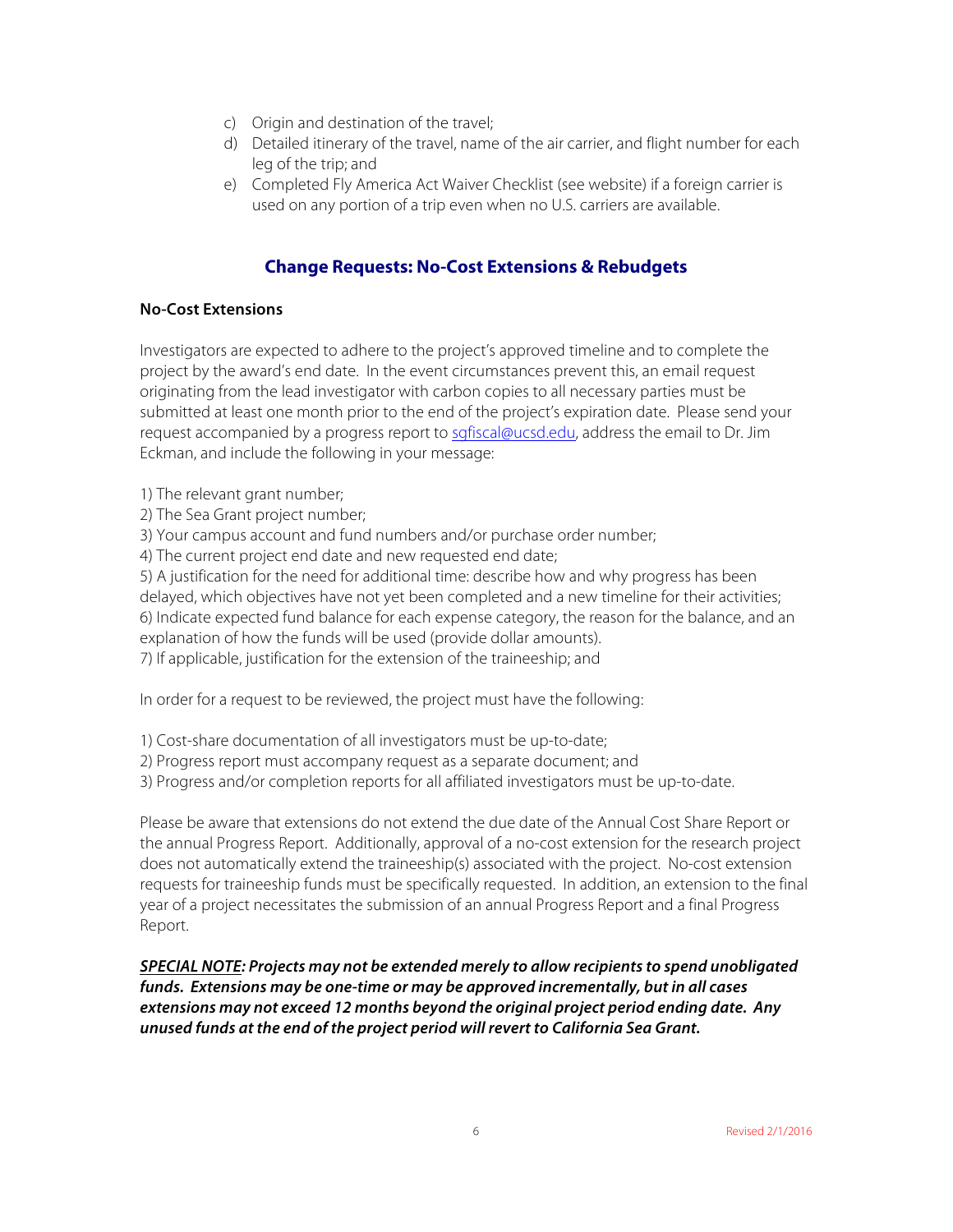#### **Rebudgets**

All transfer of funds into or from the equipment and foreign travel categories require the prior approval of Dr. Jim Eckman, the Sea Grant Director. In addition, prior approval of the Sea Grant Director is required if cumulative transfers between categories exceed 10% of the originally approved total Sea Grant costs, or if funds are being transferred into any category where they were not originally budgeted. The email rebudget request must originate from the principal investigator with copies to all necessary parties. It should be sent to sgfiscal@ucsd.edu, addressed to Dr. Jim Eckman, and should include the following details:

1) The relevant grant number;

- 2) The Sea Grant project number;
- 3) Your campus account and fund numbers and/or purchase order number;
- 4) For each category requiring the rebudgeting of funds, include:

a) Salaries – Indicate the total funds required for each employee, as well as the overall total. Provide a justification for the need to increase costs or an explanation of the remaining balances in salaries.

b) Supplies – Identify the category (e.g., laboratory or marine) and include a dollar amount for each category.

c) Equipment – Provide a description of the equipment to be purchased or leased, including unit cost and total purchase or leasing costs. Identify the purpose of each equipment item and how it will benefit the project or be used for the project.

d) Travel – If the overdraft in travel is due to an additional trip, include the number of travelers, to/from details, type of transportation (e.g., airfare, mileage) and total cost of the trip. Identify the purpose of each trip and how it relates to the project.

e) Other – Identify cost categories such as communications, printing, publication charges, graphics, phones, computer time or usage, and total for each category.

f) Indirect Costs – Funds may be transferred between direct and indirect costs if the following conditions apply:

1) If a transfer of funds among direct cost categories results in a revision to the amount of indirect costs but does not exceed the cumulative budget transfer threshold of 10% that would require prior approval; and

2) If the authorized transfer of funds and the adjustment of the amount of indirect costs do not exceed the approved total project costs; and

3) If the indirect cost rate changed; and

4) If the adjustment of the amount of indirect costs does not result in a change to the approved award's scope of work.

5) The original and new budget by line item in a spreadsheet format as follows:

| Category             | <b>Budget</b> | Rebudget | <b>New Budget</b> |
|----------------------|---------------|----------|-------------------|
| Salaries             | 10,000        | $-2,000$ | 8,000             |
| <b>Benefits</b>      | 3,000         | $-750$   | 2,250             |
| Supplies             | 2,000         |          | 2,000             |
| Travel               | 1,000         | 2,750    | 3,750             |
| <b>Indirect Cost</b> | 1,600         |          | 1,600             |
| <b>Total Costs</b>   | 17,600        |          | 17,600            |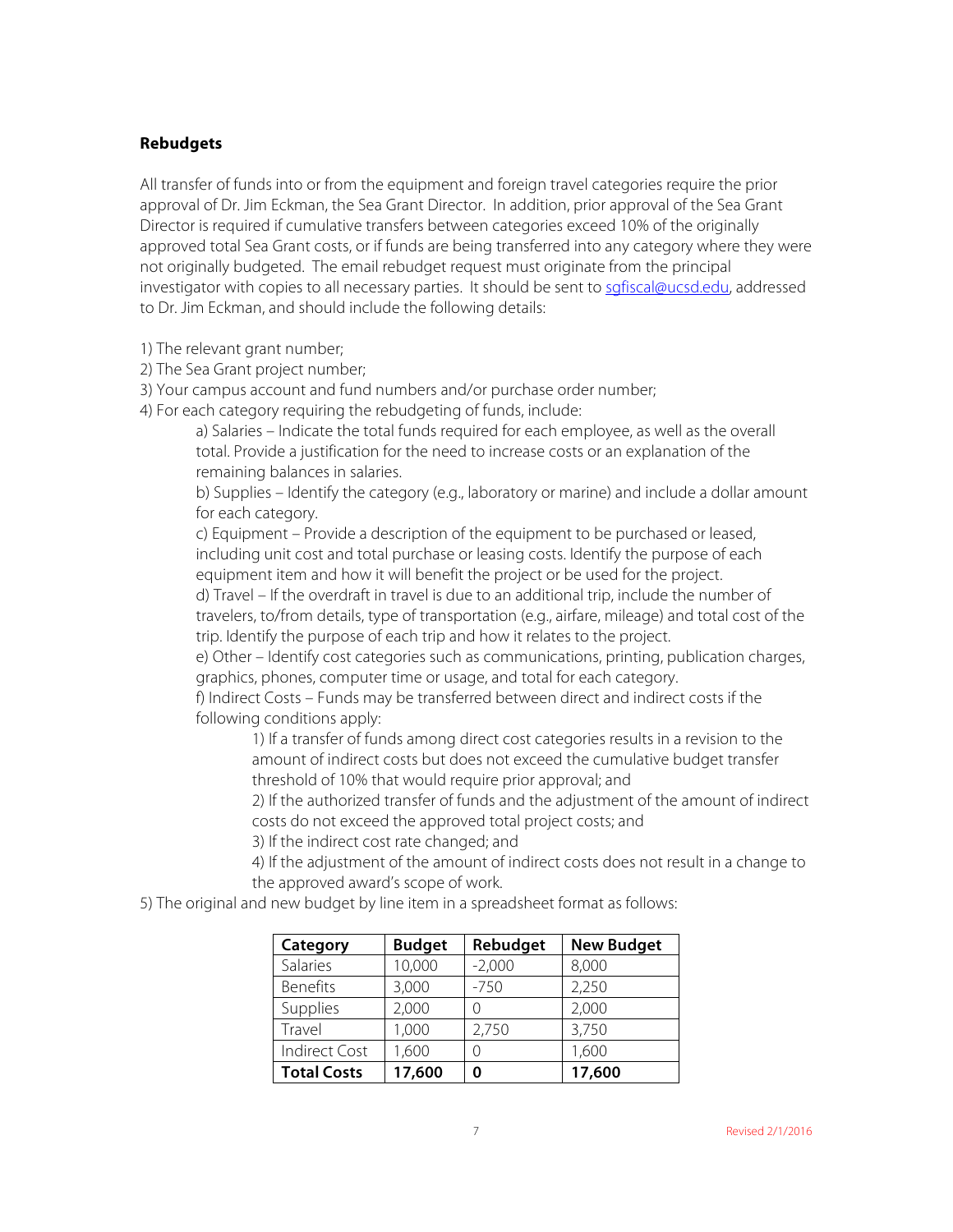### **Documenting Program Success & Technology Transfer**

A primary goal of the National Sea Grant College Program and California Sea Grant is the dissemination of results of Sea Grant-funded research and its ultimate use by coastal audiences. California Sea Grant's ability to obtain funds depends directly on how well we achieve this goal. In order to assist Sea Grant administrative staff with this task, you will be required to provide us with progress reports every 12 months, regardless of extensions.

In addition, because Sea Grant awards federal and state funds, we have an obligation to provide information to the public. Sea Grant responds to inquiries from the public and news media about the *funding* of your project with the CASG project number, title of project, total funding approved, dates/duration of project and the principal investigator(s). We routinely provide public updates on the *progress* of funded projects through news releases, web articles, annual Program Directory, etc. In the case of a specific inquiry, we will notify you, and if appropriate, encourage the inquirer to contact you directly.

Sea Grant Communicators and Extension Specialists may also contact you. We encourage you to assist them as much as possible in carrying out their outreach activities. We may also invite you to participate in workshops, seminars, and other meetings conducted by California Sea Grant and/or its Extension Program.

Since we must document project results, impacts, and benefits, our communication with you will continue beyond the completion of your funded project.

*SPECIAL NOTE: Your assistance in providing timely and meaningful documentation of the impact your work has made will be considered in evaluation of future proposal submissions. Furthermore, continued or new funding of any Sea Grant project with which you are affiliated will be withheld until previous, outstanding progress reporting requirements are fulfilled.*

#### **Progress Reporting**

Progress reports are a required condition upon accepting Sea Grant funds. Progress reports serve as the basis for Sea Grant's decision regarding continuation of a multi-year project into its next year. A final Progress Report will be required within 30 days after the termination of your project. Specifications regarding reports will be emailed to you in advance of their due dates.

This reports may be found on the Sea Grant website.

• Annual Progress Reports: At the end of every year, a call is issued for a report on the results from the preceding grant year. Each project leader is required to complete an annual progress report. This report is due 30 days after each award year, regardless of extensions. For terminating projects, a final progress report is due 45 days after the termination of the project.

#### *SPECIAL NOTE: California Sea Grant reserves the right to withhold the project funds if appropriate documentation or required reports are not provided by program deadlines.*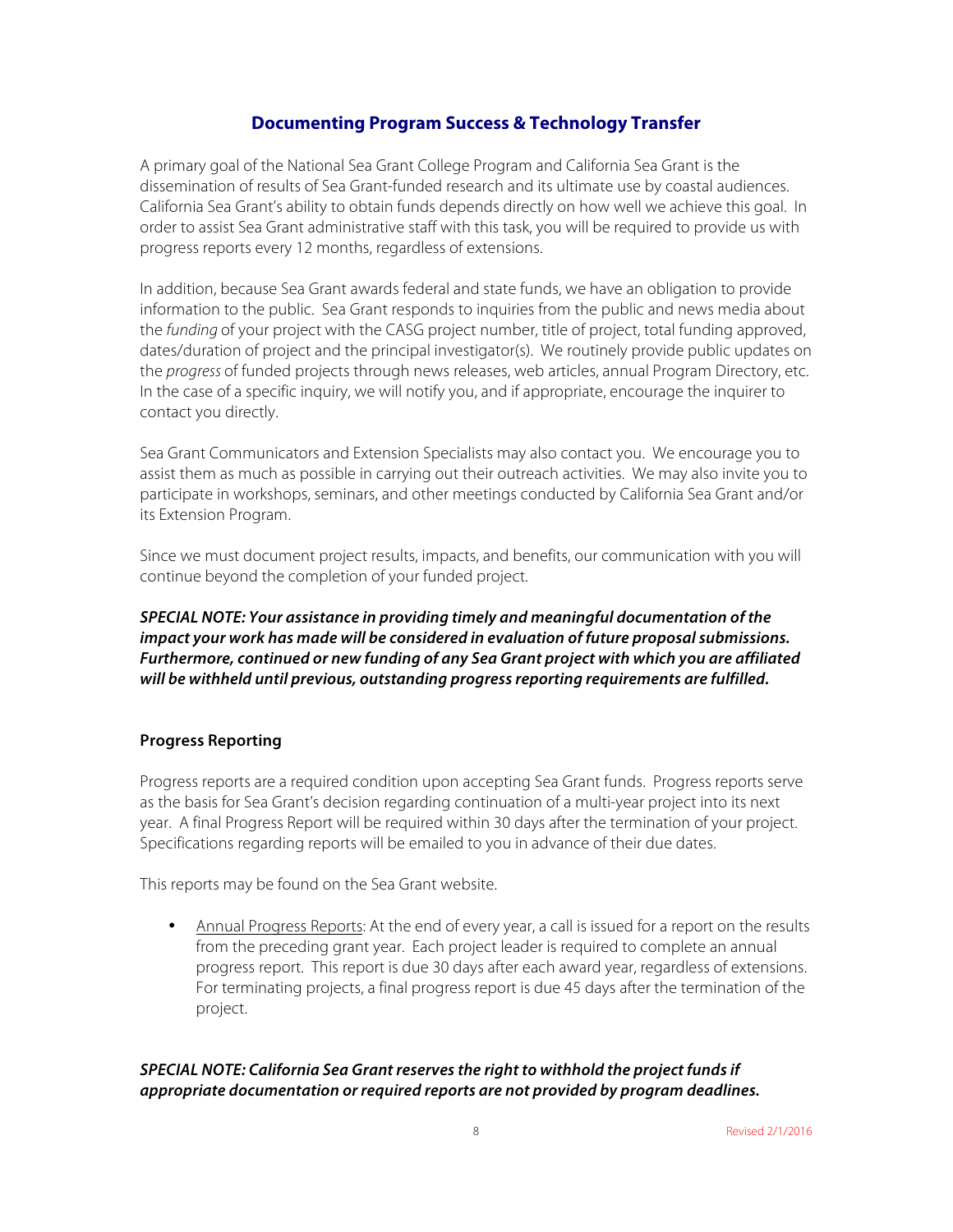#### **Patents**

All potentially patentable ideas, inventions, discoveries or improvements made during the grant terms must be disclosed promptly. UCSD project leaders to whom this applies should download, complete and submit the form found at http://invent.ucsd.edu. Other UC researchers should go to the UC Office of the President's website: http://ucop.edu/ott/contacts.html. CSU and private institution researchers should contact their grants administration office for instructions.

#### **Theses/Dissertations & Trainees**

#### **Theses/Dissertations**

Costs for typing theses or dissertations are not allowed. See Publications Guidelines for required copies.

#### **Trainees**

The principal investigator or administrative representative will need to submit the Graduate Trainee Appointment Form and provide the trainee with the Traineeship Guidelines before California Sea Grant can reimburse their campus for traineeship expenses. If the trainee separates as a Sea Grant trainee, then the principal investigator or administrative representative will need to submit the Graduate Trainee Separation Form.

Please make sure that the traineeship award is set up within 30 days of receipt of the award allocation and is overhead free. For more information, refer to the Trainee Guidelines found on the Sea Grant website.

#### **Publications, Article Reprints & Presentations**

It is essential that you and your trainees properly acknowledge support by the California Sea Grant College Program and the National Oceanic and Atmospheric Administration in all materials that you publish as a result of your Sea Grant project.

California Sea Grant is required by the National Sea Grant College Program to distribute copies of publications resulting from Sea Grant-sponsored research. To ensure both proper acknowledgement of the Sea Grant program and proper dissemination of your published research results, refer to the Publication Guidelines found on the Sea Grant website at [https://caseagrant.ucsd.edu/grants-and-funding/attributions-to-california-sea-grant.](https://caseagrant.ucsd.edu/grants-and-funding/attributions-to-california-sea-grant) Please consult these guidelines when you are first preparing your publication and later when you have been advised of its acceptance and are ordering PDFs or reprints. The California Sea Grant College Program expects that you will publish the progress and results of your Sea Grant-funded work through technical journals, proceedings, trade press, etc. Please include in your project budget estimated costs for publications.

Sea Grant project leaders and trainees must properly acknowledge Sea Grant's support in all publications that report results of their Sea Grant research, and Sea Grant must receive a PDF or